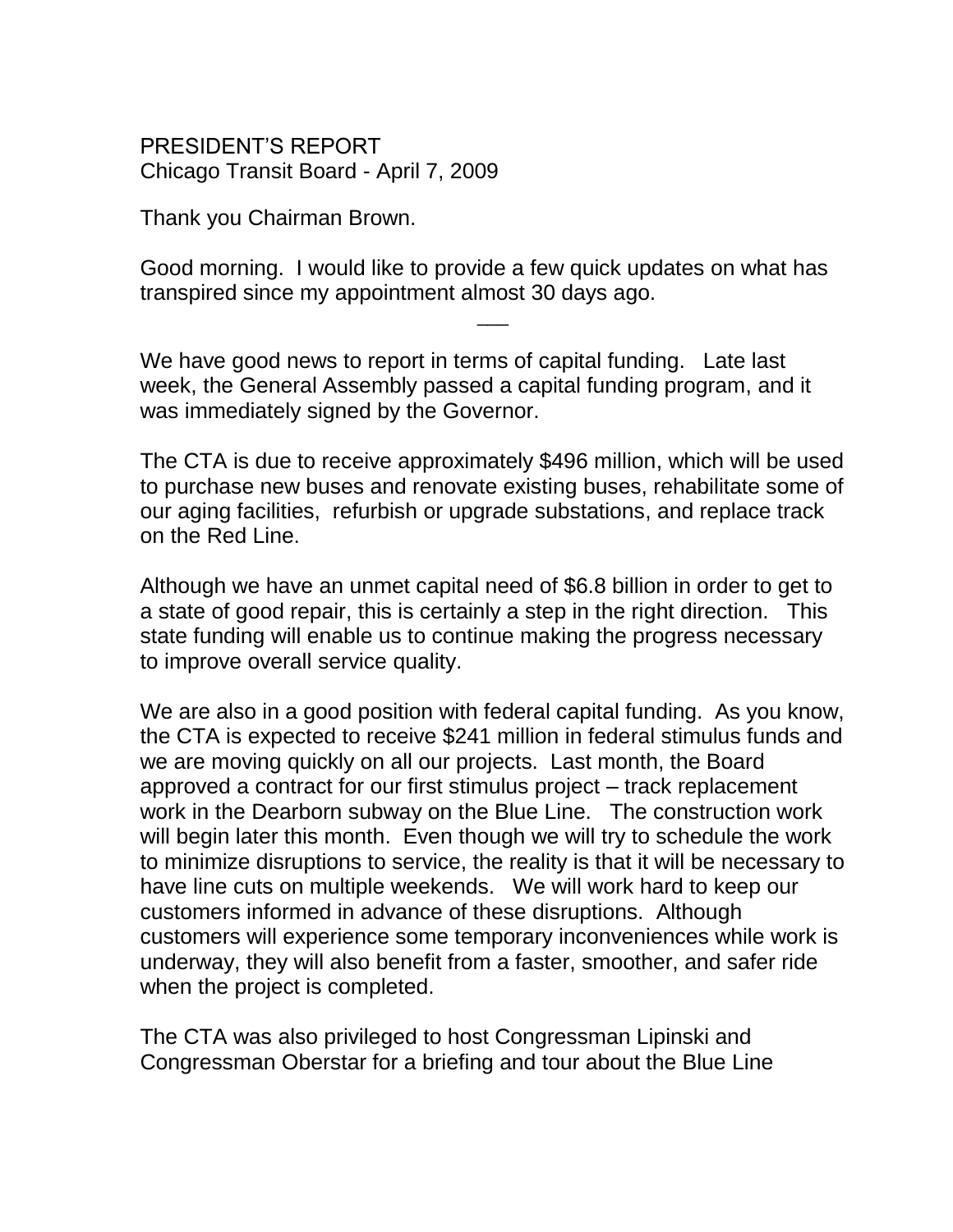project. Congressman Oberstar chairs the House Infrastructure and Transportation Committee.

We have today signed the contract for our second stimulus project – the purchase of 58 hybrid, articulated buses for \$49 million. With this contract, we have obligated close to 60% of the stimulus funding provided four weeks ago.

Once our application for the additional stimulus projects funding is approved, we will be able to move ahead with bus and rail car overhauls.

Also, there are some opportunities to pursue additional economic stimulus funds. I want to assure you that given our enormous capital needs, the CTA is exploring all available options.

We still have some challenges with our Operating Budget and are working through different alternatives to close the \$155 million gap that was created when the RTA reduced our public funding levels.

\_\_\_\_\_\_\_

The CTA's budget team is putting together a plan for cost containment measures to help address this unanticipated shortfall. Additionally, we are continuing to talk to the RTA on ways in which they may be able to assist. We expect to present a recommendation to this board in May.

I am pleased to report that during the month of February, we operated a more efficient fleet.

 $\overline{\phantom{a}}$ 

Door defects on rail cars are always our biggest concern during the winter months. Preventative measures such as installing door brushes and changing the sensitive edges were completed to improve the reliability of the fleet. This resulted in a reduction in repeater defects and a 15% increase in the mean miles between reported rail defects.

With the introduction of new more reliable buses, additional buses were available for service and there was an increase in mean miles between service disruptions from 2,413 in January to 3,875 in February. This, in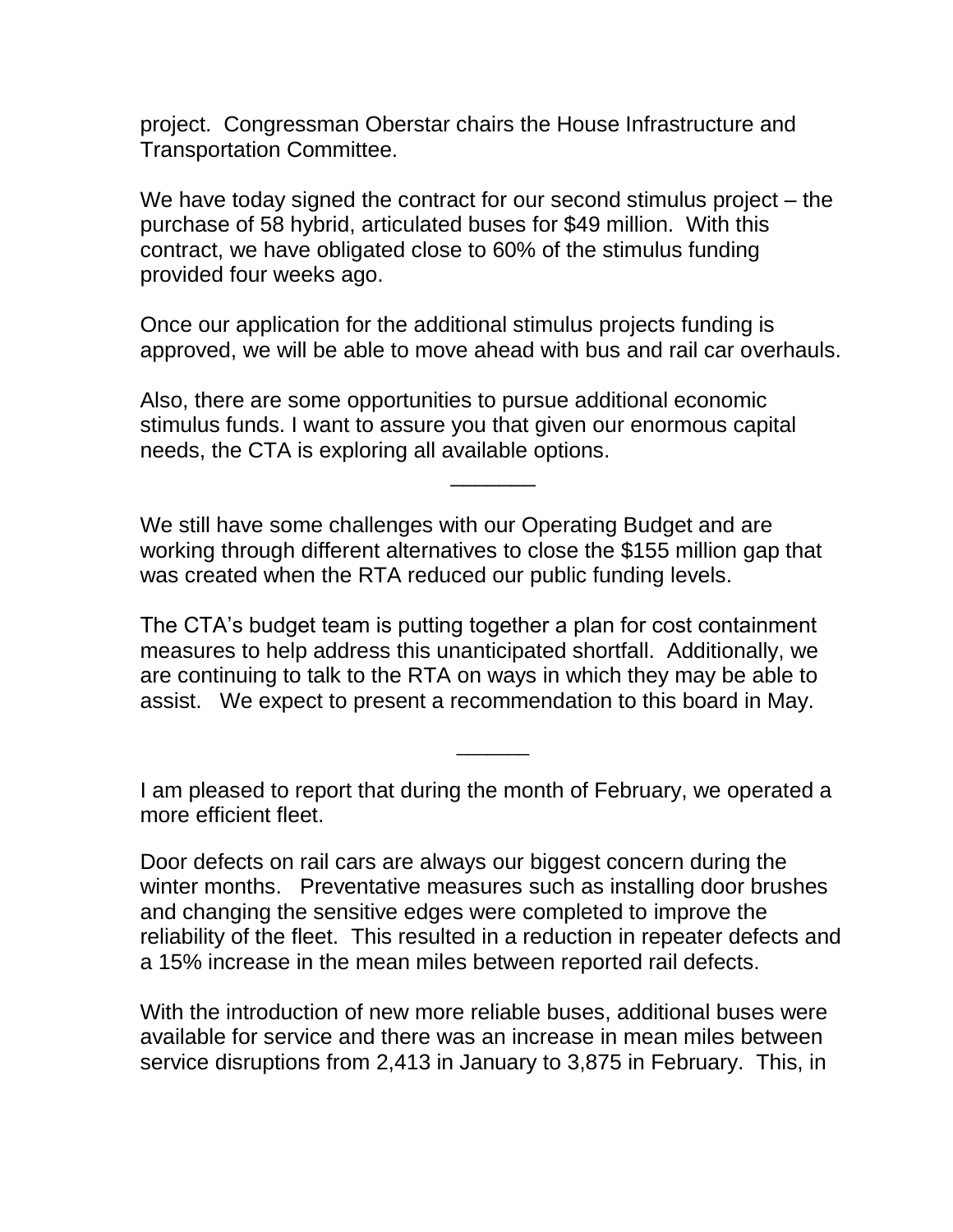connection, with the temporary deactivation of older articulated buses, resulted in better performance in February.

Internally, Facilities staff utilized Infor as a management tool to electronically track work completed and monitor the progress of each trade daily. Management used this information to make better decisions on how to schedule and prioritize work in order to address problem areas efficiently. In February, 96% of Facilities work orders were completed on time.

 $\overline{\phantom{a}}$ 

Now, I have an update for the Board on ridership.

In March, 44.7 million rides were provided, an increase of 4.7% compared to March 2008.

The rail system provided 16.8 million rides in March, an increase of 6.8% compared to last year.

The bus system provided 27.8 million rides in March, also an increase of 3.5% compared to March 2008.

During the first three months of 2009, ridership has been strong, up by 5.8 million rides as compared to 2008.

This map is a combination of bus and rail data, representing year-overyear change. As can be seen, the north and west sides have been doing very well. Except for some very small pockets of loss, overall ridership is up.

There is also good growth on most of the south side; although the southwest side is weak relative to the rest of the system.

At the beginning of this year, the #18 bus was redesigned to serve the Roosevelt corridor, versus Cermak Road. The shifting of ridership can be seen in the area just south of downtown.

Ridership originating at the airports has been declining and we are investigating the loss in ridership at the Jefferson Blue Line station.